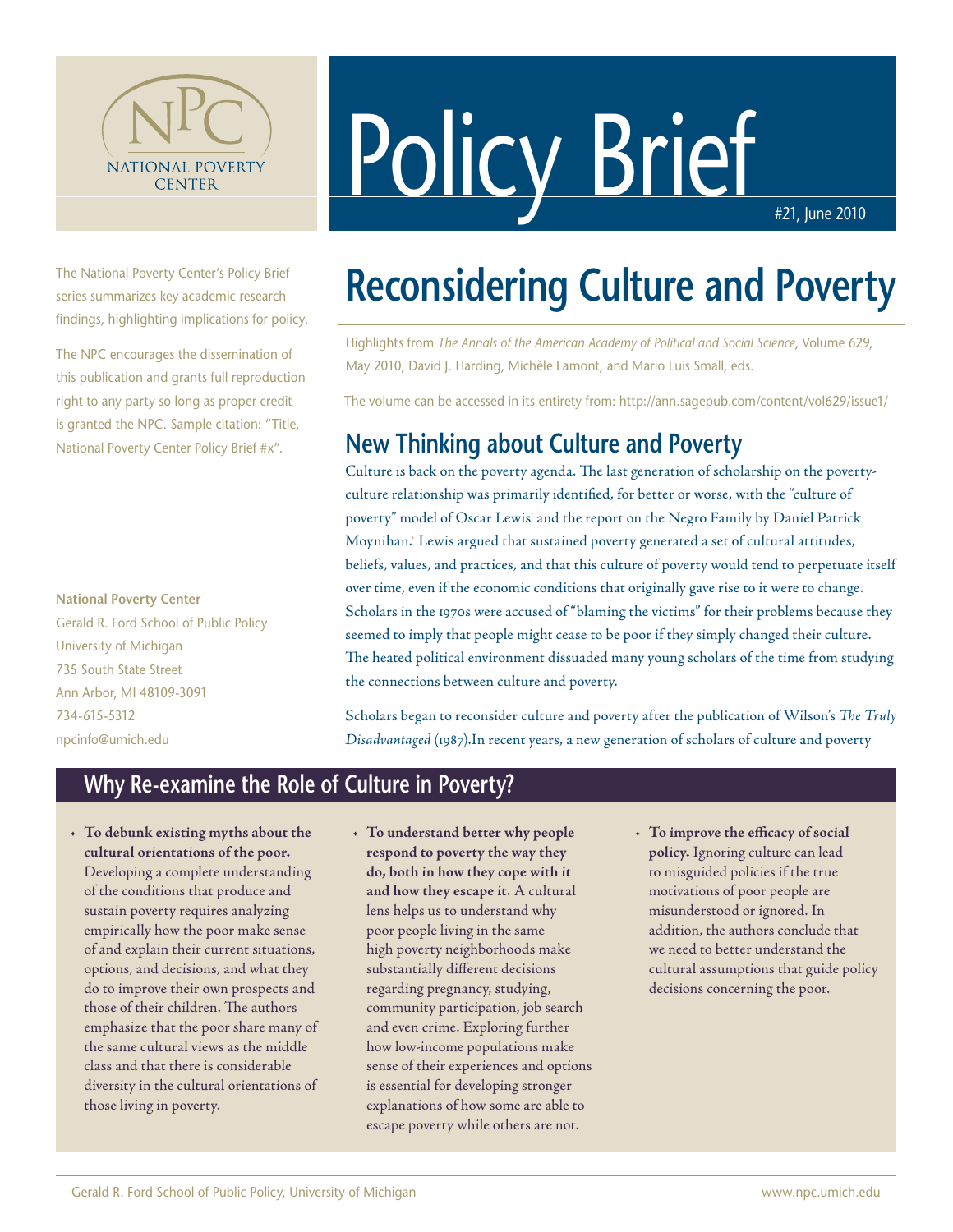has *conceived* of culture in substantially different ways. It typically rejects the idea that whether people are poor can be explained by their values and questions the utility of the old distinction between "culture" and "structure." It generally does not define culture as comprehensively as Lewis did, instead distinguishing values from perceptions, and attitudes from behavior. It sets aside the ideas that most members of a group or nation share "a culture" or that a group's culture is more or less coherent or internally consistent. Its conceptions of culture tend to be more narrowly defined, easier to measure, and more plausibly falsifiable.

The objective of a recently published volume of the *Annals of the American Academy of Political and Social Science* is to demonstrate that the theoretically informed and empirically grounded study of culture can and should be part of the poverty research agenda. In their introduction, Small, Harding and Lamont describe seven cultural concepts now widely used by scholars—values, frames, repertoires, narratives, symbolic boundaries, cultural capital, and institutions. These concepts are employed in the volume's essays to illustrate the value of understanding the cultural perspectives of both individuals living in poverty and the policy elites who make poverty policy.

# **Culture and the Experience of Poverty**

Persistent black joblessness has long been a core cause of poverty. In her examination of how Hispanic and black blue-collar workers decide whether or not to help co-ethnics in their search for jobs, **Sandra Susan Smith** finds that both groups apply plausible criteria in judging whether to help friends, family, and neighbors find jobs and in judging whether their support

may tarnish their own reputations in the workplace. Smith concludes that, because of differences in perceptions regarding joblessness between black and Hispanic communities, there may be a greater reluctance on the part of black workers to provide support. Because of the importance of social networks in finding a job, this reluctance should be viewed, along with other factors, as part of the reason why persistent black joblessness has been so difficult to mitigate.

Young African-American men are at high risk of unemployment and poverty. How young unemployed African-American understand what makes for a good job is the focus of **Alford A. Young's** contribution. Young concludes that young men exhibited diverse perspectives in framing the attributes of an ideal job. Some focused on wages and benefits, while others focused on features of the work itself, such as autonomy and creativity. Both the extent of their prior work experience and their postsecondary educational experience contributed to these variations in how they characterized a good job. He concludes that greater attention to such variation, rather than attempts to broadly characterize a group's culture, can help us better understand the work orientation of low-income people.

Education is a proven pathway out of poverty, but why do some children achieve this goal while others do not? **Stephen Vaisey** investigates the role of "ideals" and "expectations" in educational success. Lowincome young people, he finds, have lower ideals for higher education attainment than non-poor respondents and also have lower expectations for what they will actually attain. Stressing the importance of this connection, he concludes that scholars need to integrate values into their research and to work to understand the

social and cultural sources of differences in values and motivations.

Child support and responsible parenthood have long been important policy topics. Yet as **Maureen Waller** points out, policy thinking has been largely dominated by economic considerations such as support payments and has not incorporated perceptions of the parents themselves about indicators of good parental involvement. Drawing on interviews with poor mothers and fathers, she identifies non-economic factors that parents find important in the father's role: caregiving, spending time, role modeling, and material support. Financial support, though important, did not overshadow noneconomic factors, and parents often view informal financial support as signaling a greater commitment from fathers than coerced formal child support payments. The latter were often viewed as potentially damaging to the relationship between the father and child. Incorporation of these cultural perspectives, Waller concludes, will strengthen public child support and parenthood policies.

Poverty is more common among singlemother households. The prevailing view that unwed pregnancy in the inner city stems from men's unwillingness to commit to long-term monogamous relationships is challenged by **Nathan Fosse** in his study of low-income African-American men. He argues that three "cultural logics" underlie attitudes toward faithfulness and non-monogamy: doubt (the belief that one's partner may also be cheating); duty (obligations to male peers, family, or partners); and destiny ("life is short" justifications for cheating vs. future orientation monogamy). He stresses, though, that none of these logics produces clear-cut courses of action. His analysis shows that inner-city culture is far-more heterogeneous than traditionally thought.